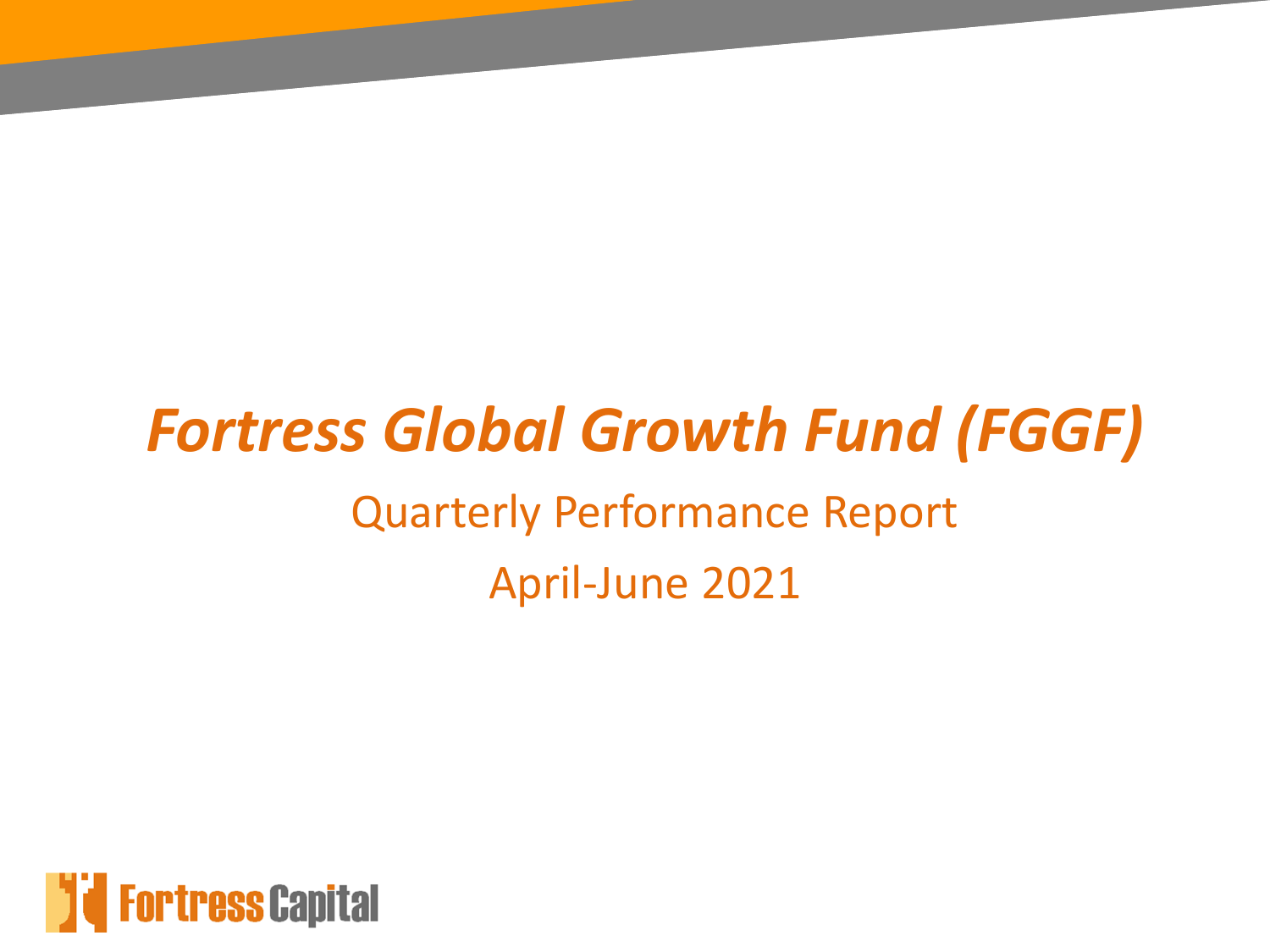#### *Performance Review April-June 2021*



rtress Capital

- The Fortress Global Growth Fund (FGGF) has generated an afterfee total loss of 4.62% for the second quarter of 2021.
- FGGF has underperformed FBM KLCI Index, S&P500 Index, Hang Seng Index and MSCI World Index.
- As of  $30<sup>th</sup>$  of June 2021, FGGF has managed to outperform its benchmark of 7% absolute return per annum.

Sources: Capital IQ; FCAM NAV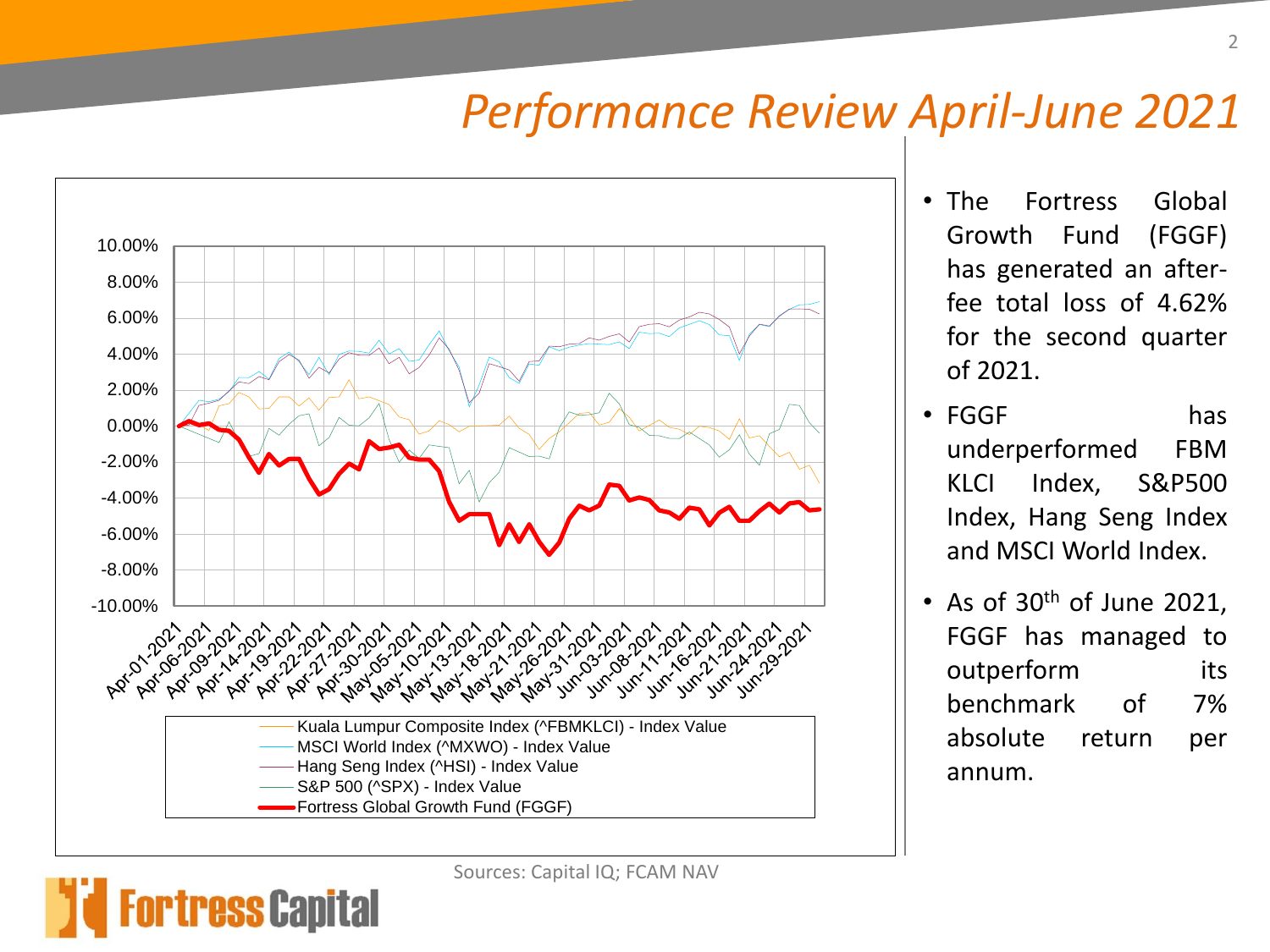## *Portfolio Sector Allocation*



- As of  $30<sup>th</sup>$  June 2021, FGGF is holding 14 stocks, it is 93.4% invested with 6.6% cash.
- The fund is 37.35% invested in Malaysia, 44.12% in Hong Kong, and 18.58% in the U.S.A.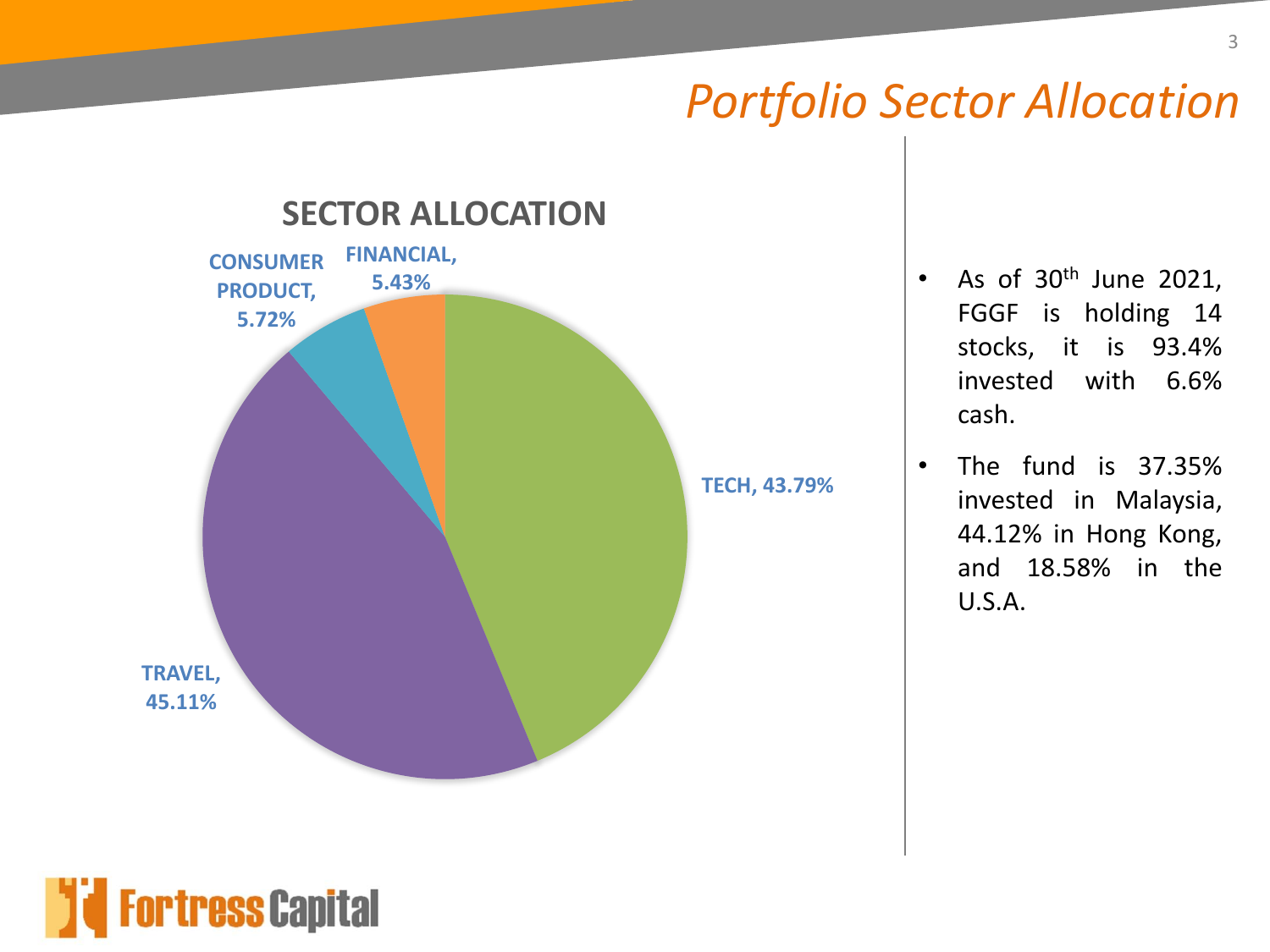# *Market Outlook*

4

- We believe the market will perform well in the second half of 2021, mainly due to:
	- i. Steady improvement in pandemic and vaccination
	- ii. Earnings recovery
- We are heavily invested in the Travel sector as we expect strong pent-up demand for recovery in travel during the second half.